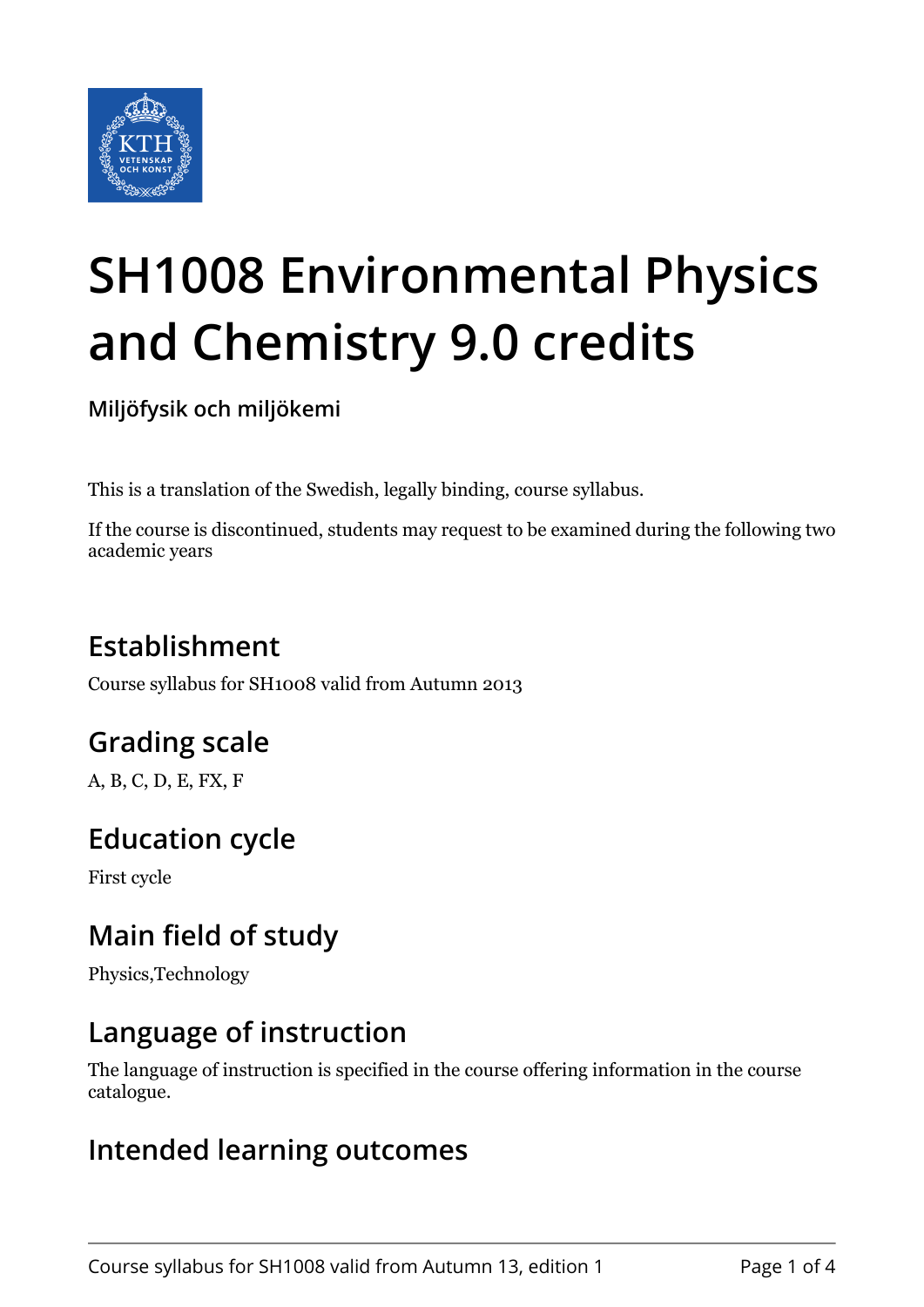The course aims at repeating and developing basic knowledge of physics and chemistry. It also aims at highlighting how environmental problems can be addressed using methods and theories from physics, chemistry, and mathematics. The course, furthermore, aims at giving introductory knowledge of natural physical and chemical processes and their interactions, as well as their quantifications. Special focus is on elemental cycles. Furthermore, the course aims at indicating the environmental significance of humans (and especially engineers) as well as giving an introduction to practical methods for different types of sensors and for data monitoring and data handling within physics ("hands-on").

In the environmental physics part the students will have leant how matter and energy interacts and why this is relevant for different measurements in physics. In particular different measuring techniques (remote sensing, infrasound, etc) of monitoring our environment are discussed. Black body radiation, radioactivity, thermodynamics are other special topics relevant to the understanding of environmental physics and the students will have experienced the inherent features and their impact on environmental problems.

In the chemistry part of the course, you will refresh and deepen your basic knowledge in chemistry for use in environmental applications. The learning outcomes includes

1. To be able to describe the chemical composition (and the main elements' occurrence forms) of the geosphere, the atmosphere, the hydrosphere, and the biosphere and to explain how interactions between these spheres and the technosphere affects the environment;

2. To know how different types of chemical reactions affect the element cycles and transport in nature, including writing correct reaction formulas, classifying reactions and from a chemical formula distinguish the dominant form of binding (e.g. covalent or ionic) and, where relevant, predict the oxidation number of elements in a chemical compound and the shapes of molecules;

3. To be able to solve primarily inorganic environmental chemistry problems using chemical equilibrium, stoichiometry, and relations from the chemical thermodynamics;

4. To be able to describe the dominant features in the hydrological and the biogeochemical cycles and to make calculations for individual elements and draw conclusion with implications for the pollution situation and to account for the coupling to energy flows in nature;

5. To know the basic chemical features of some environmental concerns of today and their societal origin, with specific focus on acidification, eutrophication, ozone, nuclear wastes, heavy metals, organic pollutants, and climate change issues. Detailed aims for learning outcomes for each of these focus areas are formulated by co-operating student groups, but may typically include: to be able to exemplify the primary pollutants that cause the environmental problem of concern, and to point out the antropogenic source, to exemplify which chemical reactions/chemical properties of the substance that brings about the environmental problem and its potential treatment, and to account for the main aspects of the time evolution of the pollutant situation and future predictions;

6. To be able to on a basic, engineering level communicate orally as well as written within the field of environmental chemistry.

#### **Course contents**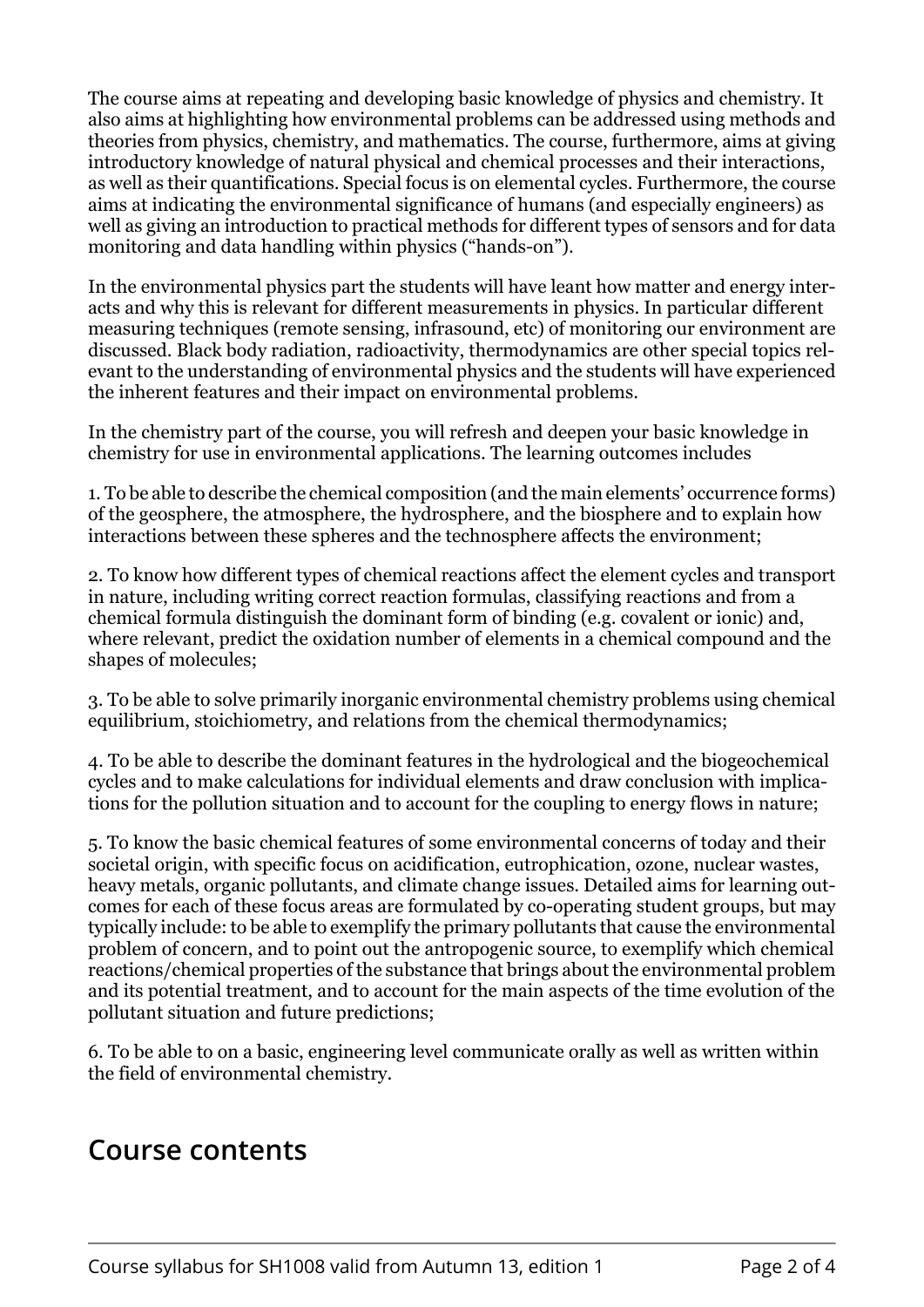The course focuses on element cycles and mass and energy balance laws, different types of radiation ant their environmental effects, as well as the on human impact on the environment. Different experimental and theoretical techniques from the physics are also briefly assessed. Important themes include:

- Matter, energy, exergy: Smallest parts, forces, interaction, elements, stability and radioactivity
- The environment in a large and narrow perspective: Our place in the universe, the third planet from the sun, space weather, meteorites, immediate and long term effects. Catastrophes and their impacts on the environment.
- Sensors and systems for monitoring: Remote sensing, satellites, multi-spectral analysis, infrasound.
- The greenhouse effect, the ozone layer: The atmosphere, composition and variations, global and local impacts, absorption and reflection
- Chemical compounds and reactions in nature: Chemical reactions, reaction formulas, basic principles of chemical bonding
- Quantitative aspects of environmental chemistry: reaction stoichiometry and chemical equilibrium applied in environmental chemistry
- Basic, chemical principles of thermodynamics: driving force for chemical reactions, energy exchange, intensity and capacity parameters
- Biogeochemical cycles: the spheres, biogeochemical dynamics, mass balances, human impact
- Basics of some current environmental problems: Eutrofication, acidification, heavy metals, organic pollutants, ozone, green house gases, nuclear wastes.
- Seeking information and references; writing reports

## **Specific prerequisites**

Recommended prerequisites are: Good knowledge of mathematics, physics and chemistry from college.

## **Course literature**

För aktuell litteratur se kursens hemsida, t.ex.

Chemistry for Changing Times av Hill, McCreary och Kolb (2013), Pearson Education.

Miljöfysik, Energi för Hållbar Utveckling av Mats Areskough (2006) Studentlitteratur

## **Examination**

- LAB1 Laboratory Work, 1.5 credits, grading scale: P, F
- LAB2 Laboratory Work 2, 1.5 credits, grading scale: P, F
- PRO1 Project, 3.0 credits, grading scale: A, B, C, D, E, FX, F